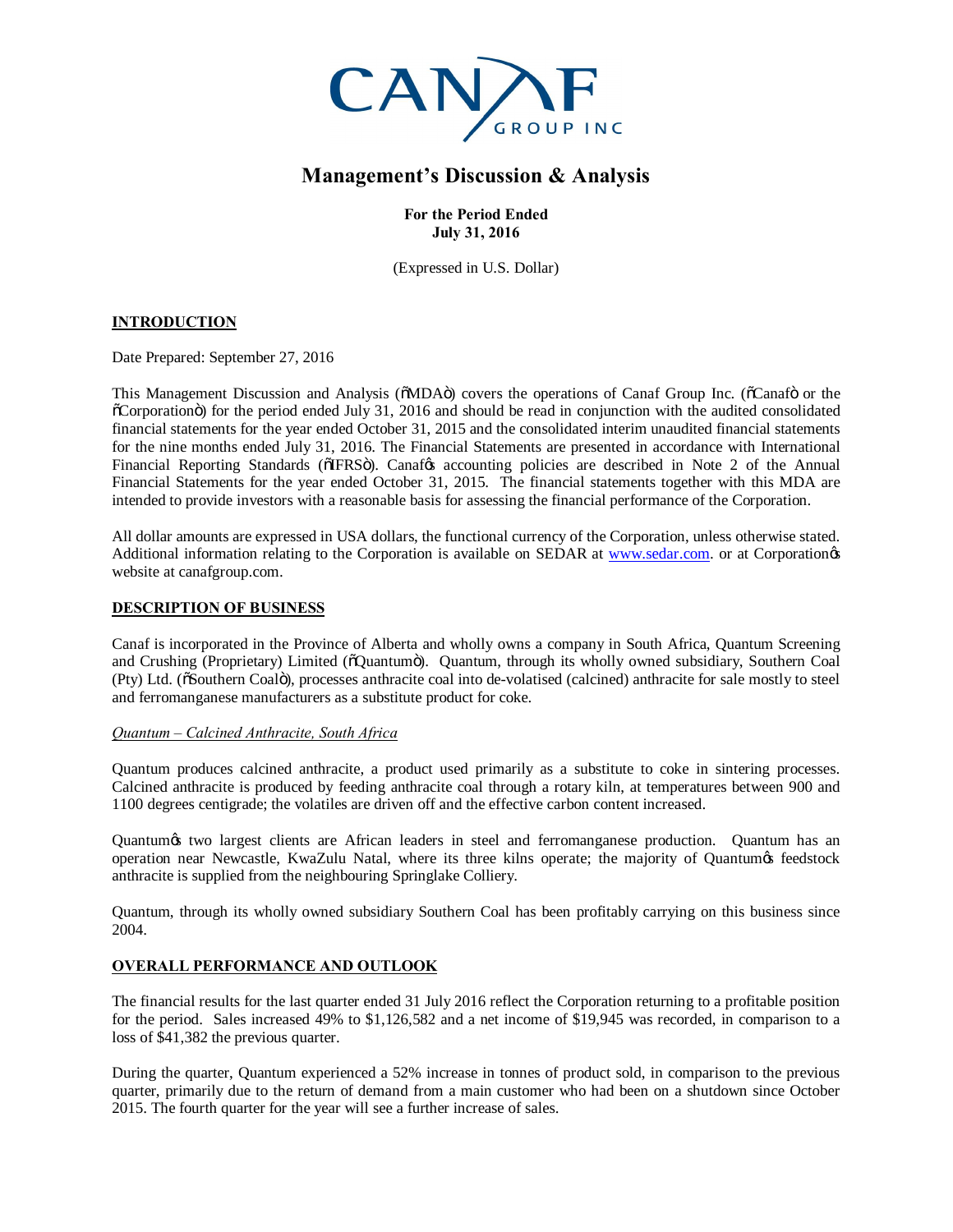

During the quarter, the new efficient processing facility continued to operate successfully and produce saleable product, with significantly reduced operating costs.

The long-term outlook and profitability of the Corporation remains dependent on the demand of its calcine product. Whilst the Corporation is confident that demand will not return to the low levels of the first three quarters of this current fiscal year, it will continue to demonstrate caution until more certainty returns.

### *Selected Financial Information*

Due to the fact that the Corporation is listed on the TSX-V and is quoted in Canadian Dollars, the Corporation has prepared some key financial information. The following financial information is derived from the Corporation's interim financial statements for the nine-month ended July 31, 2016, with a comparison in Canadian Dollar.

|                                  | 9-month end July 31, |            | 9-month end July 31, |            |
|----------------------------------|----------------------|------------|----------------------|------------|
|                                  | 2016                 | 2015       | 2016                 | 2015       |
|                                  | US\$                 | US\$       | CDN\$                | CDN\$      |
| Conversion 1.00 US Dollar Rate   |                      |            | 1.304                | 1.298      |
|                                  |                      |            |                      |            |
| Revenue from Sales               | 2,907,198            | 8,162,896  | 3,789,940            | 10,594,600 |
| Cost of Sales                    | 2,898,329            | 7,361,595  | 3,778,380            | 9,554,610  |
| Gross Profit (Loss)              | 8,869                | 801,301    | 11,560               | 1,039,990  |
| <b>Expenses</b>                  | (313, 869)           | (409, 774) | (409, 172)           | (531, 846) |
| Income Tax Expenses              | (10, 919)            | (183, 469) | (14,234)             | (238, 124) |
| Net Income (Loss) for the period | (315, 919)           | 208,058    | (411, 846)           | 270,020    |
| Adjusted EBITDA*                 | 5,650                | 688,524    | 7,365                | 893,634    |
|                                  |                      |            |                      |            |
| <b>Total Assets</b>              | 2,722,863            | 3,838,055  | 3,549,630            | 4,981,410  |
| Bank Loan                        | 750,046              | 1,116,919  | 977,790              | 1,449,650  |
| <b>Total Equity</b>              | 1,277,635            | 1,831,738  | 1,665,580            | 2,377,410  |

*South African Business Performance – Quantum Screening and Crushing (Pty) Ltd*

|                                  |              | 3-month end July 31, |  |
|----------------------------------|--------------|----------------------|--|
|                                  | 2016         | 2015                 |  |
| (in South African Rand)          | ZAR          | ZAR                  |  |
|                                  |              |                      |  |
| <b>Sales</b>                     | 16,855,011   | 25,394,649           |  |
| Cost of sales                    | (15,330,454) | (23, 786, 424)       |  |
| Gross Profit                     | 1,524,557    | 1,608,225            |  |
| Expenses                         | (1,680,830)  | (1,036,341)          |  |
| Income tax expense               | 326,382      | (542, 037)           |  |
|                                  |              |                      |  |
| Net income (loss) for the period | 170,109      | 29,847               |  |

The table above clearly illustrates the effect of the new efficient calcining facility has had on the Corporation's profitability. Quantum is revenue for the period ended July 31, 2016, decreased by 34% in comparison to the same quarter, the previous year, however gross margin increased from 6.3% to 9.0%. The decrease of revenue was due to one of the Corporation $\alpha$  major customers continuing its shutdown from Q3 2015, as well as reduced demand from another. This customer returned to the Quantum% order book from June 2016, albeit at reduced levels.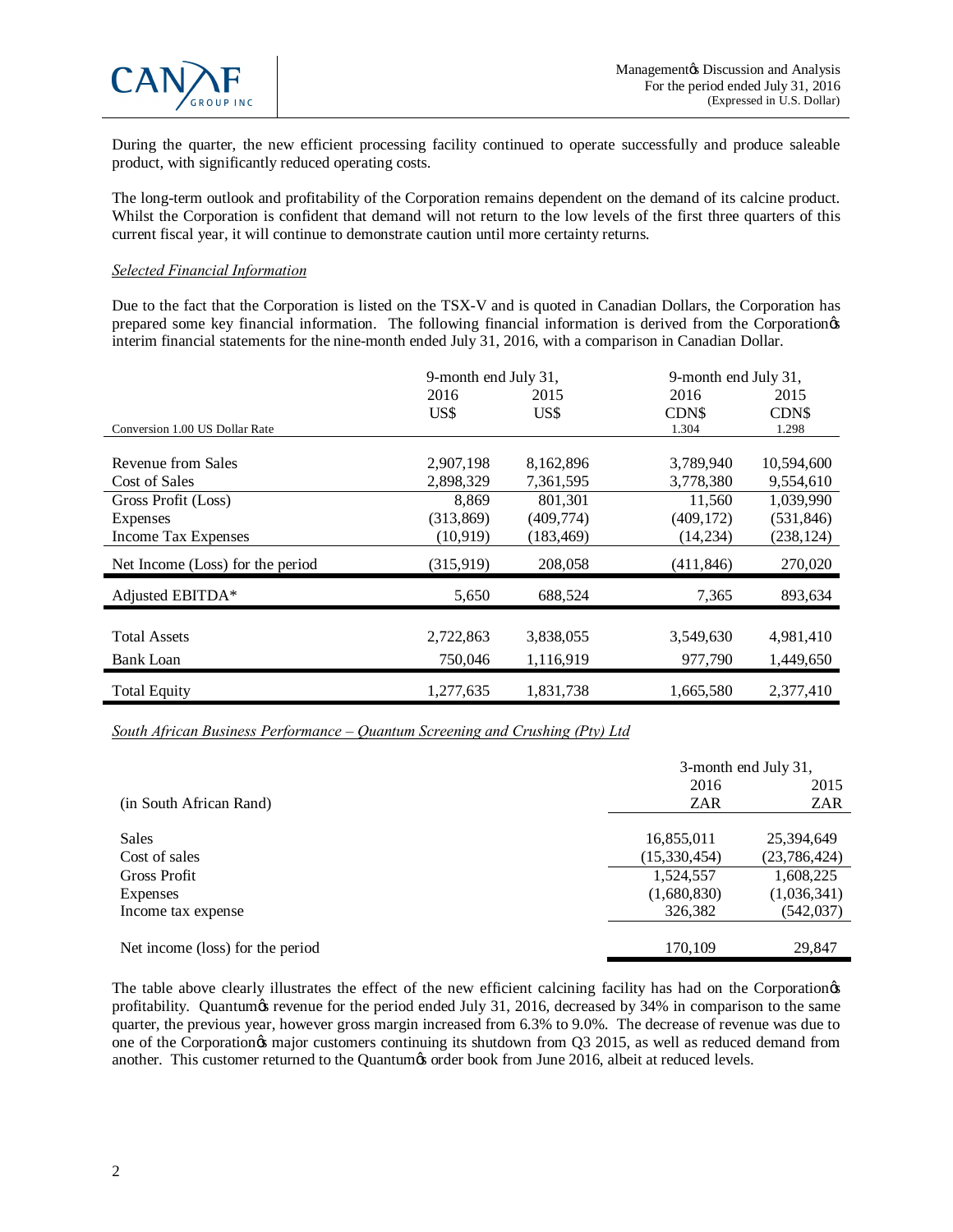# *Non- GAAP Performance Measures*

The Corporation has included additional financial performance measures in this MD&A, such as adjusted EBITDA. The Corporation believes that, in addition to conventional measures prepared in accordance with IFRS, certain investors use this information to evaluate the Corporation<sup>os</sup> underlying performance of its core operations and its ability to generate cash flow. Accordingly, it is intended to provide additional information and should not be considered in isolation or as a substitute for measures of performance prepared in accordance with IFRS.

### *\*Reconciliation of Adjusted EBITDA and Profit*

|                                | 9-month end July 31, |         | 9-month end July 31, |         |
|--------------------------------|----------------------|---------|----------------------|---------|
|                                | 2016                 | 2015    | 2016                 | 2015    |
|                                | US\$                 | US      | <b>CDNS</b>          | CDN\$   |
| Conversion 1.00 US Dollar Rate |                      |         | 1.304                | 1.202   |
|                                |                      |         |                      |         |
| Net Income (Loss)              | (315,919)            | 208,058 | (411, 845)           | 270,038 |
| Financial cost                 | 55,661               | 52,692  | 72,562               | 68,389  |
| Depreciation                   | 254.989              | 244,305 | 332.414              | 317,083 |
| Taxes                          | 10,919               | 183,469 | 14,234               | 238,124 |
| Adjusted EBITDA                | 5,650                | 688,524 | 7,365                | 893,634 |

Adjusted EBITDA represents earnings before interest, taxes, depreciation, amortization, foreign exchange gain (loss) and other revenues (expenses) as historically calculated by the Corporation.

## *Update on Ugandan Case against Kilembe Mines Limited*

In August 2006, Canaf, then known as Uganda Gold Mining, announced the termination of any further investment into its Kilembe Copper-Cobalt Project in Uganda. Since 2007, the Corporation has been involved in a legal dispute with Kilembe Mines Limited, ( $\delta$ KML $\ddot{o}$ ). In January 2013, the high court of Uganda referred the case back to arbitration for settlement.

On May 29, 2013, a preliminary meeting was held between the Corporation, KML and the arbitrator. The Corporation can confirm that further meetings were scheduled for August 2013, after filings of amended statements of defence and claims had been submitted. Since the initial meeting however the Government has awarded a deal to a Chinese Consortium to manage and operate KML. The Corporation & appointed Ugandan Advocates have notified the board that the Arbitrator has stepped down for personal reasons. The Corporation & Uganda Advocates and the Governmentøs Solicitor General have agreed to a new Arbitrator, Retired Justice James Ogoola. The parties held a preliminary meeting with the Arbitrator who requested them to provide him with their fee estimate for the conduct of the Arbitration. The estimate has since been provided to the Arbitrator who is yet to confirm whether or not he is agreeable to it.

In the meantime the Corporation appointed SRK Consultants to prepare a brief document to quantify the  $\pm$ lost opportunity value of the termination of the Kilembe Project. During the current financial year the Corporation will utilize this document to assist in the submission of a revised claim against KML.

The Corporation has received no new information since 2014, and the Corporation remains unable to give an indication of either the quantum or any likely date by which a settlement will or will not be reached. The original claim, before costs, is for a money sum of US\$10,370,368 as at the 24th January 2007.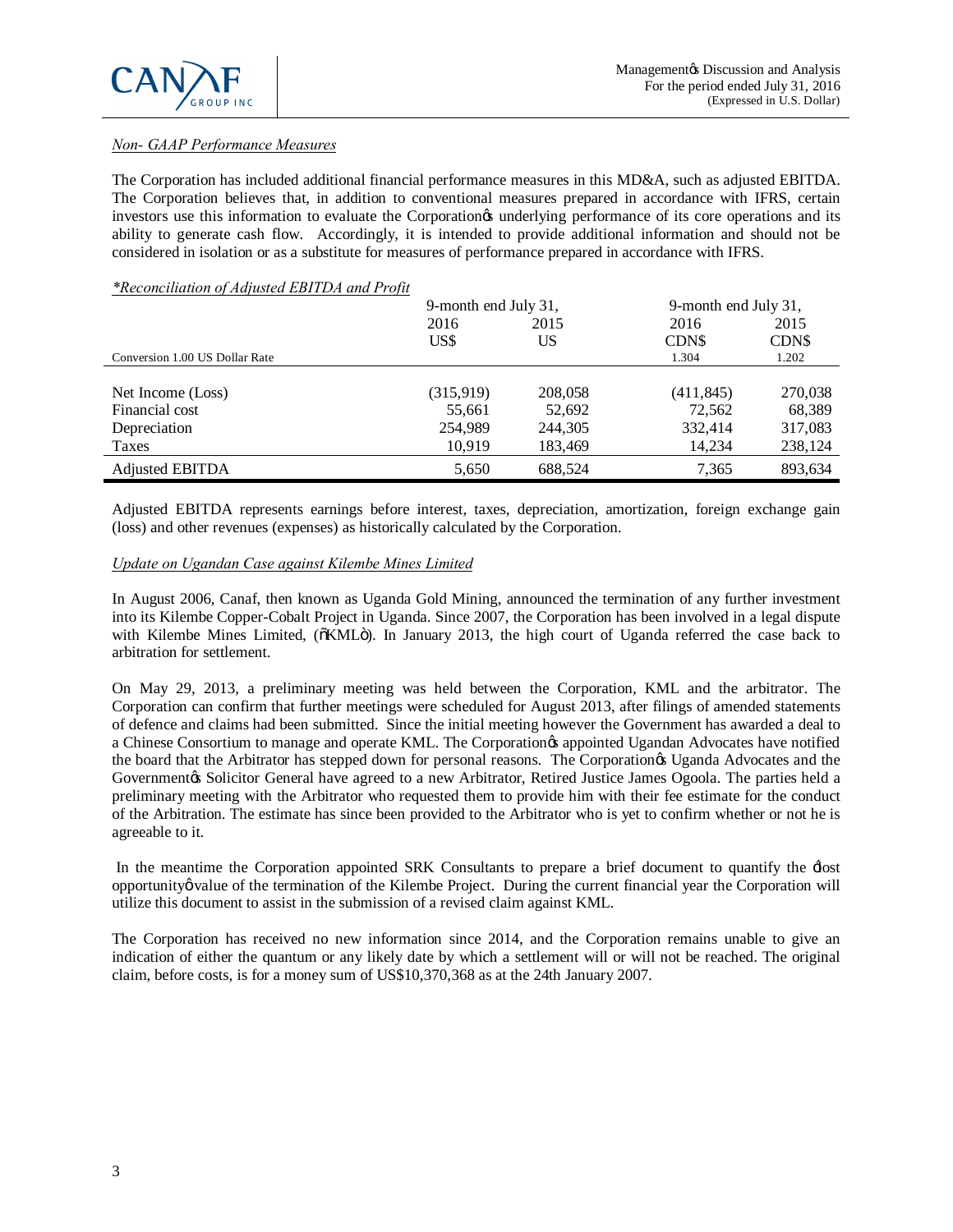

# **RESULTS OF OPERATIONS**

### **Results of Operations for the Six Months Ended July 31, 2016**

The Corporation reported net loss of \$315,919 compared to net income of \$208,058 for the previous year. The decrease in net income was directly related to a decrease in sales during the period.

|                                  | 2016        | July 31,<br>2015 |
|----------------------------------|-------------|------------------|
| <b>Sales</b>                     | 2,907,198   | 8,162,896        |
| Cost of sales                    | (2,898,329) | (7,361,595)      |
| Gross Profit (Loss)              | 8.869       | 801,301          |
| <b>Expenses</b>                  | (313,869)   | (409,774)        |
| Income tax expense               | (10,919)    | (183, 469)       |
| Net income (loss) for the period | (315,919)   | 208,058          |

### *Sales*

Revenue decreased 64% to \$2,907,198 from \$8,162,896 the same period last year. The decrease in Sales was due to the global economic slowdown, and subsequent reduction of consumption of commodities related to Quantumøs markets.

### *Expenses*

Expenses decreased by 23%; the main reason for this is due to the decrease in general and administrative expenses. Differences in expenses incurred are as follows:

|                            | 2016    | July 31,<br>2015 |
|----------------------------|---------|------------------|
| General and Administrative | 263,129 | 363,680          |
| Interest on Bank Loan      | 55,661  | 52,692           |
| Interest Income            | (4,921) | (6,598)          |
|                            | 313,869 | 409,774          |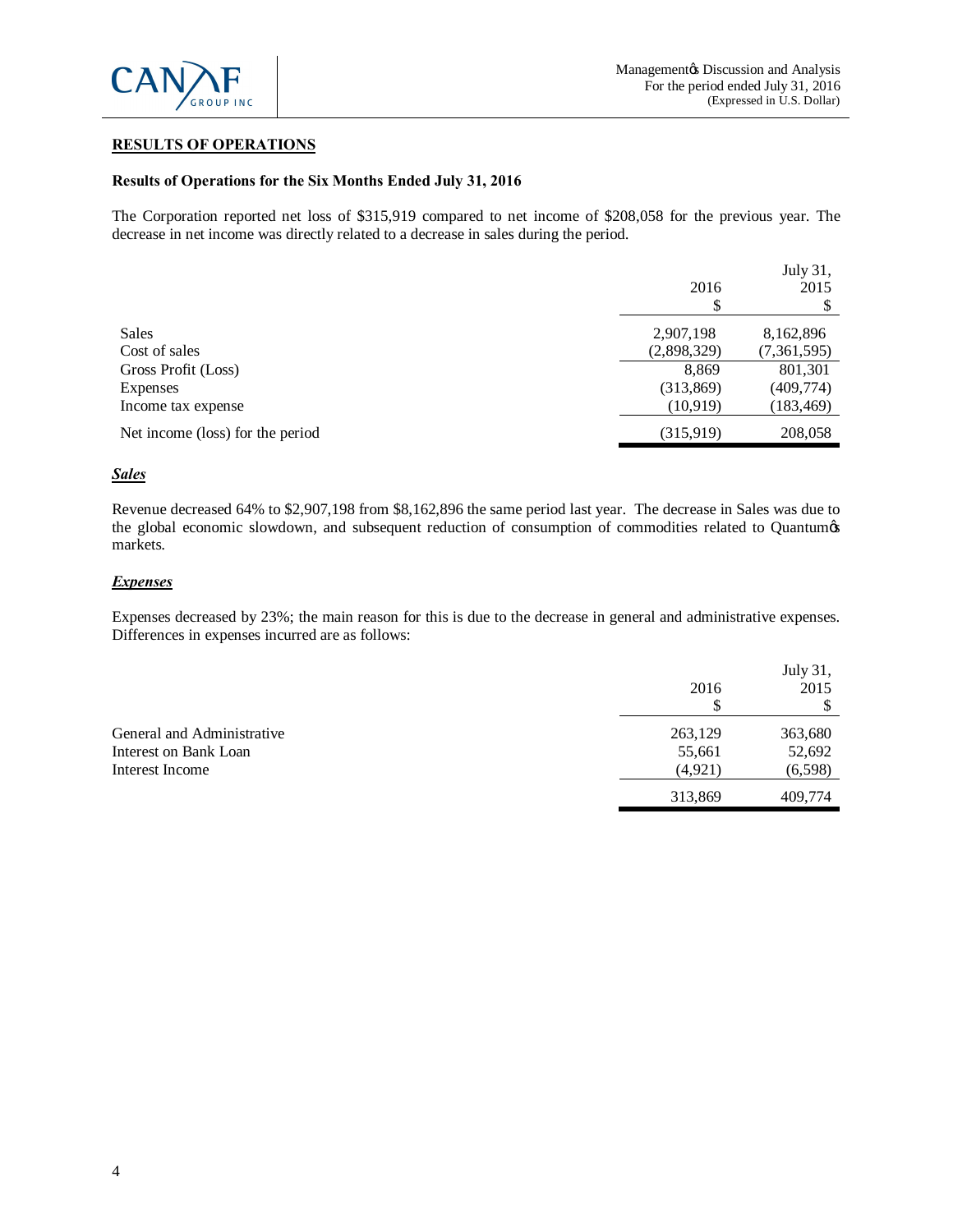

 $J_{11}J_{22}$ , 21

#### *General and administrative expenses*

|                                |         | JULY JI, |
|--------------------------------|---------|----------|
|                                | 2016    | 2015     |
|                                | Φ       |          |
| Bank Charges and Interest      | 2,171   | 4,177    |
| <b>Consulting Fees</b>         | 51,677  | 54,163   |
| <b>Management Fees</b>         | 74,415  | 98,567   |
| Office, Insurance and Sundry   | 34,521  | 71,946   |
| <b>Professional Fees</b>       | 58,022  | 75,164   |
| Promotion                      | 665     | 448      |
| Telephone                      | 11,025  | 11,682   |
| Transfer Agent and Filing Fees | 6.752   | 9.771    |
| Travel                         | 23,881  | 37,762   |
|                                | 263,129 | 363,680  |

- · Directors and officers of Quantum, a subsidiary of the Corporation in South Africa, billed the Corporation \$74,415 (2015-\$98,567) for management services.
- The Corporation incurred \$51,677 (2015-\$54,163) in consulting fees relating to consulting and management services by the President of the Corporation. The President works full-time for the Corporation.
- · Professional fees included audit, tax, accounting fee and legal of \$58,022 (2015-\$74,164).
- · Transfer agent and filing fees of \$6,752 (2015-\$9,771) consisted of fees paid to regulatory bodies in Canada in connection with routine filings and TSX sustaining fee for the year.
- · The Corporation incurred \$23,881 (2015-\$37,762) in travel costs.

### *Interest Income*

• The Corporation interest income for \$4,921 (2015-\$6,598) for the period ended July 31, 2016 for interest earned on cash on hand and interest charges on accounts receivable. The interest income decreased due to less cash on hand to invest in interest bearing financial assets and decreased interest in accounts receivable.

### *Finance Cost*

• The bank loan is subject to interest at 9.25% per annum compounded monthly, with \$55,661 (2015-\$52,692) of interest expense for the period.

### *Income Taxes*

The Corporation reported income taxes of \$10,919**,** which reflects 94% decrease compared to the period ended July 31, 2015.

A majority of the future income tax assets originating in Canada include tax-loss carry forwards for which a valuation allowance has been recorded. The deferred tax liability included in the balance sheet of \$131,668 (October 31, 2015-\$120,258) was recorded to reflect the temporary difference originated on the value assigned to plant and equipment in South Africa.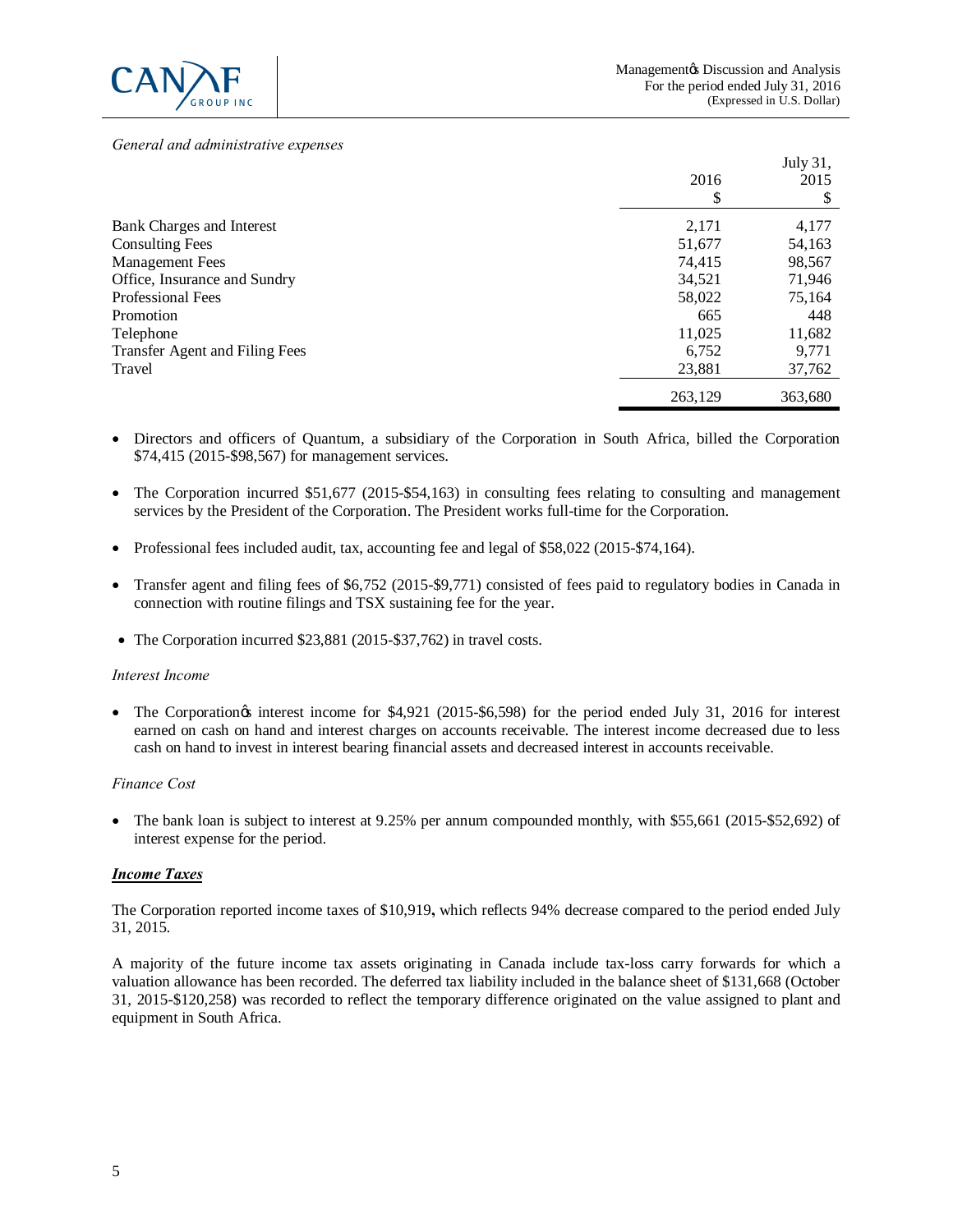

# *Comprehensive Income*

The Corporation is not subject to currency fluctuations in its core activities however the Corporation is subject to transactions in various currencies and the volatility in international currency markets does have an impact on some costs and translation into the reporting currency of the Corporation. The current period comprehensive loss on foreign exchange in the amount of \$37,485 (2015-\$292,577) mostly as a result of the translation of foreign-currency denominated balances from the functional currency to the reporting currency. As at July 31, 2016, the Corporation has accumulated other comprehensive loss of \$1,416,059 (October 31, 2015 - \$1,378,574). The Corporation does not hedge net asset translation movements, but where necessary and appropriate hedge currency risk for trading items.

# **Results of Operations for the Three Months Ended July 31, 2016**

For the three-month period ended July 31, 2016 the Corporation reported a net income of \$19,945 increased from net loss of \$45,901 for the same quarter the previous year. Despite recording reduced levels of sales, the Corporation improved its gross margin due to the commissioning of Quantum  $\alpha$  new efficient calcining facility.

|                           | 2016        | July 31,<br>2015 |
|---------------------------|-------------|------------------|
| Sales                     | 1,126,582   | 2,075,219        |
| Cost of sales             | (1,027,616) | (1,946,994)      |
| Gross Profit              | 98,966      | 128,225          |
| <b>Expenses</b>           | (100, 892)  | (129,769)        |
| Income tax expense        | 21,871      | (44, 357)        |
| Net income for the period | 19.945      | (45,901)         |
|                           |             |                  |

# *Sales*

Revenue decreased 46% to \$1,126,582 from \$2,075,219 the same period last year. The decrease in Sales was due to the global economic slowdown and subsequent reduction of consumption of commodities, which caused one of the Quantum & main customers to shutdown operations; this customer has since returned back to production, albeit at reduced levels.

# *Expenses*

Expenses decreased by 22%; the main reason for this is due to the decrease in general and administrative expenses, as well as. Differences in expenses incurred are as follows:

|                            | 2016<br>S | July 31,<br>2015 |
|----------------------------|-----------|------------------|
| General and Administrative | 86,452    | 106,270          |
| Interest on Bank Loan      | 17,288    | 26,421           |
| Interest Income            | (2,848)   | (2,922)          |
|                            | 100,892   | 129,769          |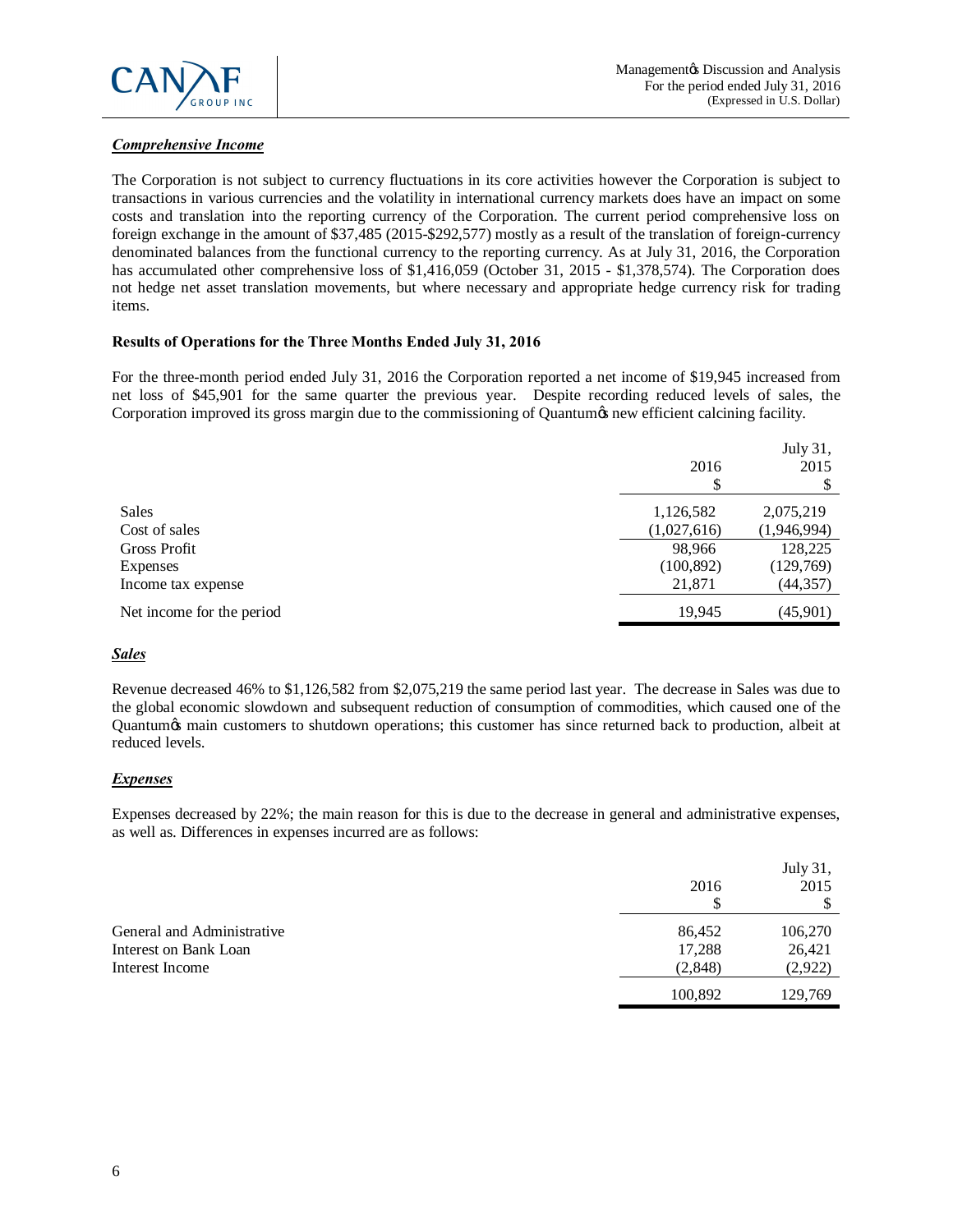

#### *General and administrative expenses*

|                                | 2016<br>\$ | July 31,<br>2015<br>ъĐ |
|--------------------------------|------------|------------------------|
| Bank Charges and Interest      | 688        | 1,004                  |
| <b>Consulting Fees</b>         | 17,046     | 17,944                 |
| <b>Management Fees</b>         | 23,319     | 28,479                 |
| Office, Insurance and Sundry   | 11,425     | 16,471                 |
| <b>Professional Fees</b>       | 21,262     | 21,609                 |
| Promotion                      | 340        | 99                     |
| Telephone                      | 3,942      | 3,354                  |
| Transfer Agent and Filing Fees | 724        | 3,673                  |
| Travel                         | 7,706      | 13,637                 |
|                                | 86,452     | 106,270                |

- · Directors and officers of Quantum, a subsidiary of the Corporation in South Africa, billed the Corporation \$23,319 (2015-\$28,479) for management services.
- The Corporation incurred \$17,046 (2015-\$17,944) in consulting fees relating to consulting and management services by the President of the Corporation. The President works full-time for the Corporation.
- Professional fees included audit, tax, accounting fee and legal of \$21,262 (2015-\$21,609).
- · Transfer agent and filing fees of \$724 (2015-\$3,673) consisted of fees paid to regulatory bodies in Canada in connection with routine filings.
- The Corporation incurred \$7,706 (2015-\$13,637) in travel costs.

#### *Interest Income*

• The Corporation interest income for \$2,848 (2015-\$2,093) for the 3-months period was for cash on hand invested in interest bearing financial assets and interest in accounts receivable.

#### *Finance Cost*

• The bank loan is subject to interest at 9.25% per annum compounded monthly, with \$17,288 (2015-\$26,421) of interest expense for the period.

#### *Income Taxes*

The Corporation reported income taxes of \$21,871, which reflects 126% decrease compared to the period ended July 31, 2015.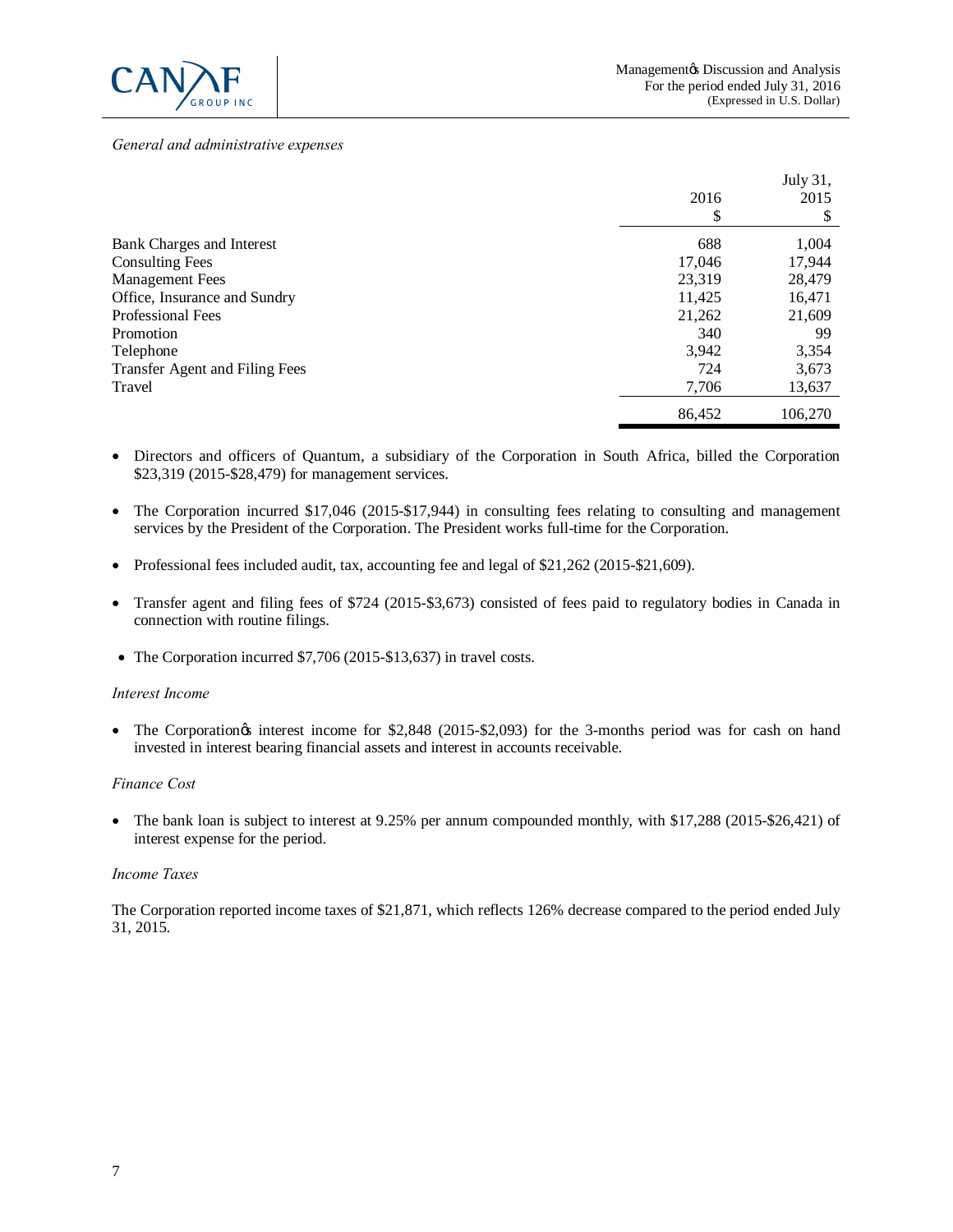

# **SUMMARY OF QUARTERLY REPORTS**

The following financial data is derived from the Corporation *financial* statements for the past 8 quarters.

|                                    | Three Months Ended |                   |                           |                     |
|------------------------------------|--------------------|-------------------|---------------------------|---------------------|
|                                    | July 31,<br>2016   | April 30,<br>2016 | January 31,<br>2016<br>\$ | October 31,<br>2015 |
|                                    |                    |                   |                           |                     |
| Sales                              | 1,126,582          | 757,843           | 1,022,773                 | 994,031             |
| Gross Profit (Loss)                | 98,966             | 39,113            | (129,210)                 | (10,257)            |
| Net Income (Loss)                  | 19,945             | (41, 382)         | (294, 482)                | (79,616)            |
| Basic and diluted (loss) per share | (0.00)             | (0.00)            | (0.01)                    | (0.00)              |
|                                    |                    |                   |                           |                     |

|                                  | Three Months Ended |                   |                     |                     |
|----------------------------------|--------------------|-------------------|---------------------|---------------------|
|                                  | July 31,<br>2015   | April 30,<br>2015 | January 31,<br>2015 | October 31,<br>2014 |
| <b>Sales</b>                     | 2,075,219          | 3,408,800         | 2,678,877           | 4,081,917           |
| Gross Profit                     | 128,225            | 441,205           | 231,871             | 379,049             |
| Net Income(Loss)                 | (45,901)           | 207,407           | 46,552              | 82,111              |
| Basic and diluted loss per share | 0.00               | 0.00              | 0.00                | 0.00                |

As expected, the Corporation has recorded an increase in Sales for the last quarter, which saw the return of demand from a main customer; subsequently the Corporation recorded a profitable quarter after 4 consecutive quarters of losses. The Corporation expects to record at least a further 40% increase in Sales on the current quarter, for the 3 month period end October 31, 2016.

### **Financial position**

Revenue from the sale of calcine and coal has historically been derived from two customers and as a result the Corporation is dependent on these customers for its revenue. Quantum however has been actively working on increasing its customer base and has goals to be supplying at least three different facilities by the end of the current fiscal year.

The Corporation earned \$2,848 (2015-\$2,922) of interest income during the 3-months period ended July 31, 2016 on its long-term investment, accounts receivables on sales and cash held in Canadian and South African banking institutions.

The main components making up the balance of \$2,722,863 of total assets as at July 31, 2016 are \$1,237,226 property, plant and equipment, \$772,784 in cash, \$513,819 in accounts receivable and \$167,974 in inventories, comprising mostly of stock on hand.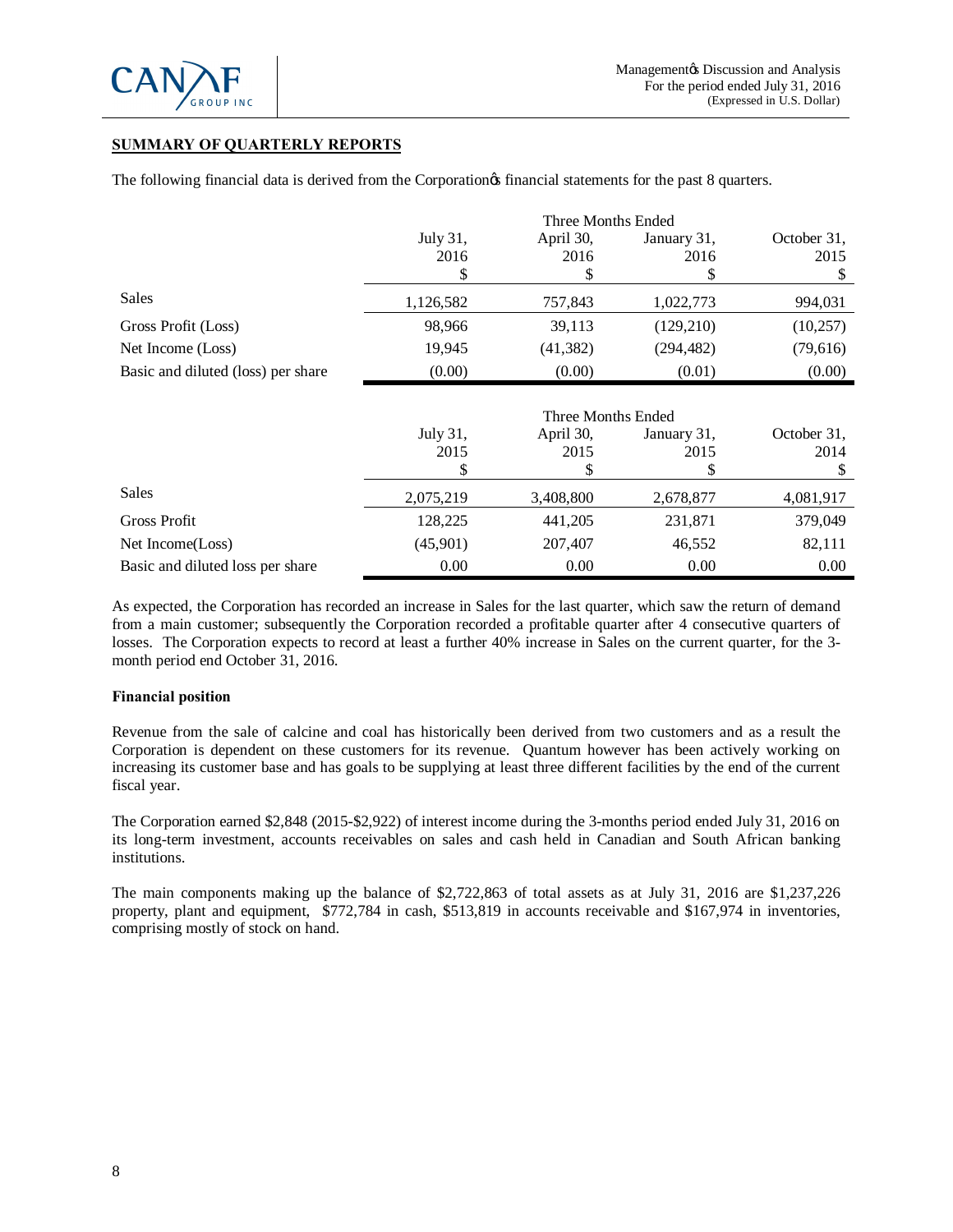

# **LIQUIDITY AND CAPITAL RESOURCES**

At July 31, 2016, the Corporation had cash of \$772,784 and working capital of \$836,892. All cash and cash equivalents are deposited in interest accruing accounts.

|                            | July 31,  | October 31, |
|----------------------------|-----------|-------------|
|                            | 2016      | 2015        |
|                            | S         | S           |
| Current assets             | 1,485,636 | 2,137,111   |
| Plant and Equipment        | 1,237,226 | 1,375,113   |
| <b>Intangible Assets</b>   |           |             |
| Total Assets               | 2,722,863 | 3,512,225   |
|                            |           |             |
| <b>Current Liabilities</b> | 648,744   | 1,152,069   |
| Bank Loan                  | 664,816   | 608,859     |
| Deferred Tax Liability     | 131,668   | 120,258     |
| <b>Total Liabilities</b>   | 1,445,228 | 1,881,186   |
|                            |           |             |
| ShareholdersøEquity        | 1,277,635 | 1,631,039   |
|                            |           |             |
| <b>Working Capital</b>     | 836,892   | 985,042     |

Significant working capital components include cash in current or interest bearing accounts, trade and other receivables, sales tax receivable, inventories and prepaid expenses and deposits, trade and other payables, sales tax payable, income tax payable, and current portion of long-term debt.

Trade receivables and trade payables are expected to increase or decrease as sales volumes change.

|                                                                        | 2016                 | July 31,<br>2015       |
|------------------------------------------------------------------------|----------------------|------------------------|
| Cash used in operating activities<br>Cash used in investing activities | 246.140<br>(117,102) | 979,118<br>(1,266,065) |
| Cash provided by financing activities                                  | (200,091)            | 1,116,919              |
| Change in cash                                                         | (71, 053)            | 829,972                |

Operations generated \$246,140 in cash compared to \$979,118 during the period ended July 31, 2016. The decrease in cash generated from operations in 2016 as compared to 2015 is mainly due to a fluctuation in trade receivables and trade payables due to the purchase of equipment and inventories in our subsidiaries in South Africa.

Except as described above, the Corporation & management is not aware of any other trends or other expected fluctuations in its liquidity that would create any deficiencies. The Corporation<sub>®</sub> management believes that its cash balances will be sufficient to meet the Corporation<sub>®</sub> short-term and long-term requirements for ongoing operations and planned growth.

# **ECONOMIC DEPENDENCE**

Sales from the Corporation is South African coal processing business are substantially derived from two customers and as a result, the Corporation is economically dependent on these customers. The Corporation is exposure to credit risk is limited to the carrying value of its accounts receivable. As at July 31, 2016, trade receivables of \$513,819 were due from these customers and were collected subsequent to period-end.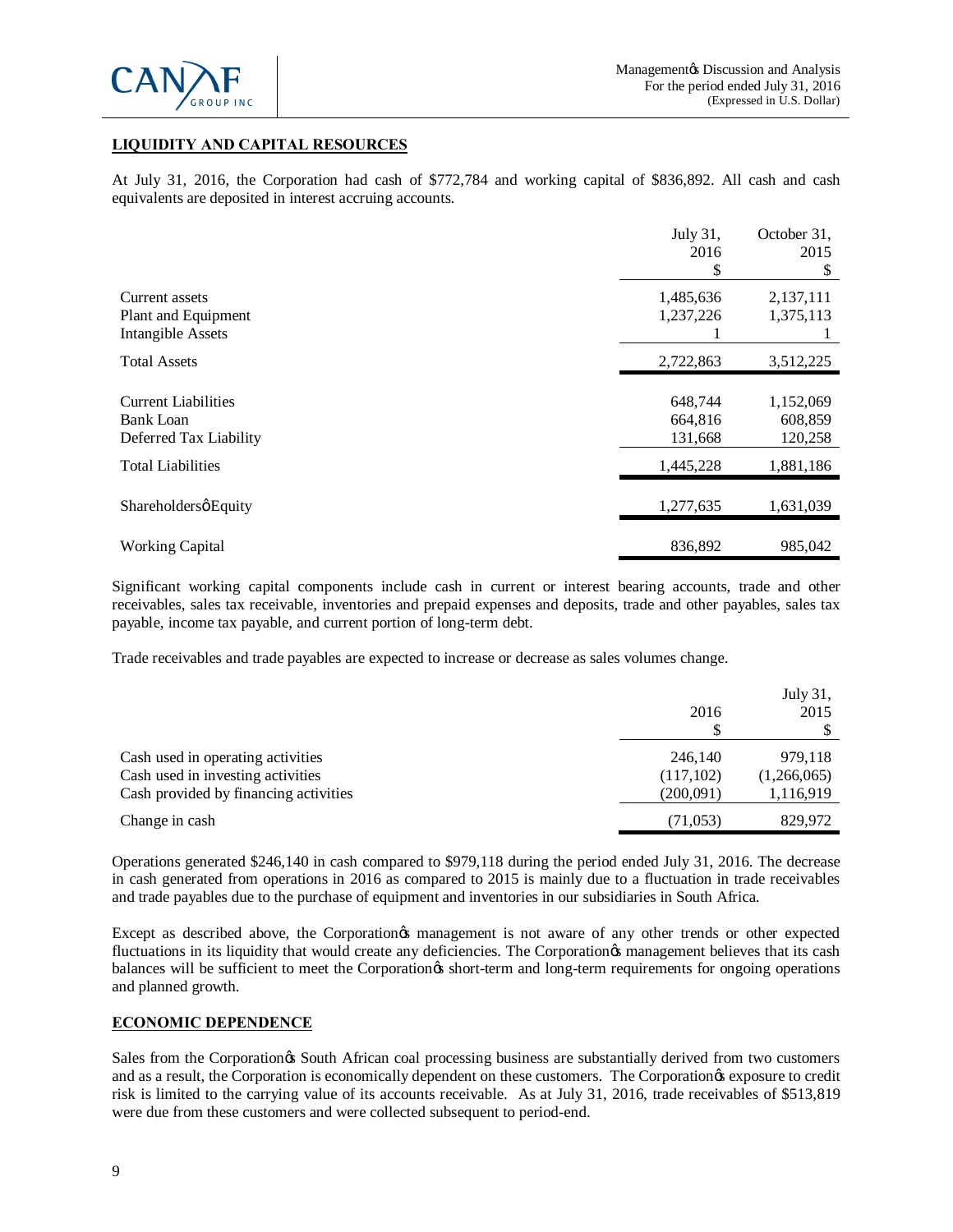

# **REVENUE RECOGNITION**

Revenue from the sale of calcined anthracite is recognized upon transfer of title, which is completed when the physical product is delivered to customers and collection is reasonably assured. Interest and other income are recognized when earned and collection is reasonably assured.

# **COMMITMENT**

The Corporation has an agreement to lease premises for its coal processing plant in South Africa for a term of ten years, expiring on December 31, 2020. The agreement offers the Corporation, in lieu of rent, feedstock coal to be delivered to its adjacent premises, which it purchases at market price. Should the Corporation decide to purchase feedstock coal from an alternative supplier which the lessor is otherwise able to provide, then a monthly rent of Rand 200,000 (\$14,465) is payable. To date, the Corporation has not been required to pay any rent for the premises as it has continued to purchase feedstock coal from the landlord.

### **CONTRACTUAL OBLIGATIONS**

|                       | July 31, | October 31, |
|-----------------------|----------|-------------|
|                       | 2016     | 2015        |
|                       | \$       | \$          |
| Bank Loan             | 750,046  | 950,137     |
| Less: Current Portion | (85,230) | (341,278)   |
|                       | 664,816  | 608,859     |

The bank loan is subject to interest at 9.25% per annum, repayable over 42 months in blended monthly payments of Rand 393,235 (\$28,440 translated at year-end exchange rate), and is secured by an instalment sale agreement on the Corporation<sub>of</sub> new furnace acquired with the proceeds from the loan. During the period ended July 31, 2016, the Corporation incurred interest expense totaling \$55,661, (October 31, 2015 6 78,045).

### **TRANSACTIONS WITH RELATED PARTIES**

At the report date, key management consists of Christopher Way (CEO, President and a Director of the Corporation), Zeny Manalo (CEO and a Director of the Corporation); David Way (Chairman of the Board and Director of the Corporation) and Kevin Corrigan (Independent Director of the Corporation).

Fees incurred for services by key management personnel during the period ended July 31, 2016 and 2015 were as follows:

| <b>Services</b>          | Party                                                                                                                      | 2016<br>\$ | July 31,<br>2015 |
|--------------------------|----------------------------------------------------------------------------------------------------------------------------|------------|------------------|
| <b>Consulting Fees</b>   | Charges by the President, CEO and director of the<br>Corporation                                                           | 51,677     | 54,163           |
| <b>Professional Fees</b> | Charges by the CFO and director of the Corporation                                                                         | 30,434     | 34,182           |
| <b>Management</b> Fees   | Charges by the President and a director of the<br>Corporation in relation with coal processing<br>business in South Africa | 46,480     | 78.172           |

### *Other related party:*

Management Fee of \$27,935 (2015-\$20,395) charges by a P. Cronje (Director) of Quantum, through its wholly owned subsidiary, Southern Coal (Pty) Ltd.